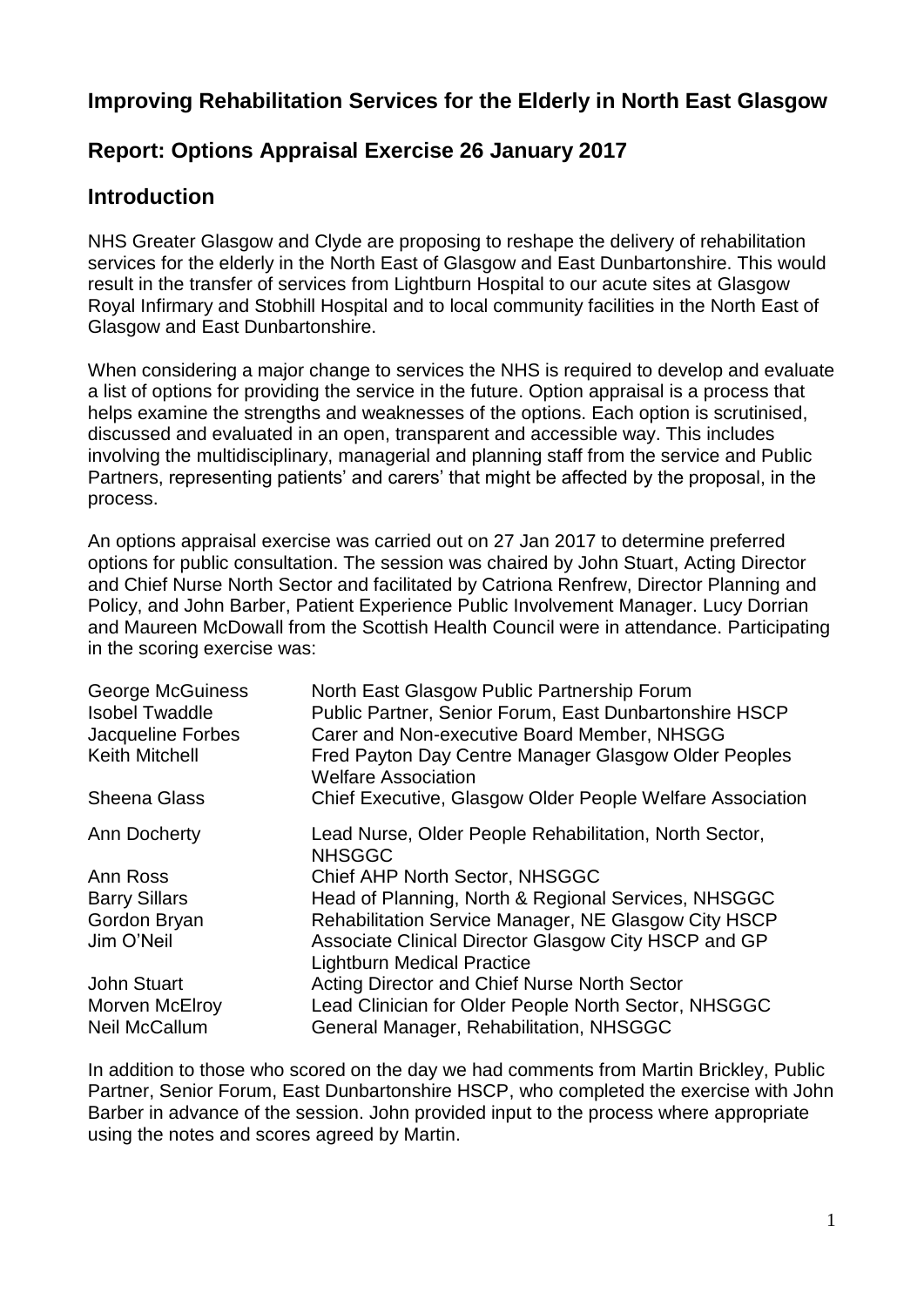# **1. Preparation**

A range of information and supporting materials was sent participants in advance of the session to allow them time to familiarise themselves with the options and the criteria. This included the Board paper about the proposal, details of travel analysis and surveys, information about some of hospital and care home sites, and a guide to the options appraisal process. Each of the Public Partners was contacted prior to the session to ask if they required further information about the proposal or options and if they understood what would be required of them during the session. The options appraisal guide sent to public partners can be found in attachment 2.

# **2. Options Appraisal Exercise**

The options appraisal exercise started with a briefing and open discussion around the process and format of the exercise. Each participant introduced themselves and it was noted that there was 5 public partners and 8 staff, ranging from medical, nursing, therapists and senior management, taking part in the scoring exercise that day. The group examined:-

## **2.1.Options**

The options were discussed with some clarity provided around the range of inpatient beds with everyone agreeing on the definitions of acute assessment, acute hospital based rehabilitation, and intermediate care in community setting. Participants were asked if any there were any other options to consider that might have been missed and all agreed that these were the short list that had been identified via previous meetings and events to be appraised. The agreed options were:-

- **Older adult Inpatient Rehabilitation Beds**
	- **Status quo:** Acute assessment at Glasgow Royal Infirmary, hospital rehabilitation at Lightburn and Stobhill with stroke and orthopaedic rehabilitation at Stobhill and Gartnavel General Hospital respectively.
	- **The Proposal:** Acute assessment at Glasgow Royal Infirmary, hospital based rehabilitation at Stobhill with stroke and orthopaedic rehabilitation at Stobhill and Gartnavel General Hospital respectively. Community rehabilitation in local care homes.
	- **Intermediate beds at Lightburn:** Community rehabilitation at Lightburn. Acute assessment at Glasgow Royal Infirmary, hospital based rehabilitation at Stobhill with stroke and orthopaedic rehabilitation at Stobhill and Gartnavel General Hospital respectively.
	- **No local intermediate beds:** Acute assessment at Glasgow Royal Infirmary, hospital based rehabilitation at Stobhill with stroke and orthopaedic rehabilitation at Stobhill and Gartnavel General Hospital respectively.
- **Day hospital**
	- **Status Quo:** Day hospital at Lightburn and Stobhill
	- **The Proposal:** Combined day hospital at Stobhill
- **General outpatients**
	- **Status Quo:** Outpatients locally
	- **Alternative:** Outpatients at Glasgow Royal Infirmary
	- **The Proposal:** Outpatients at Stobhill
- **Movement Disorder Clinic**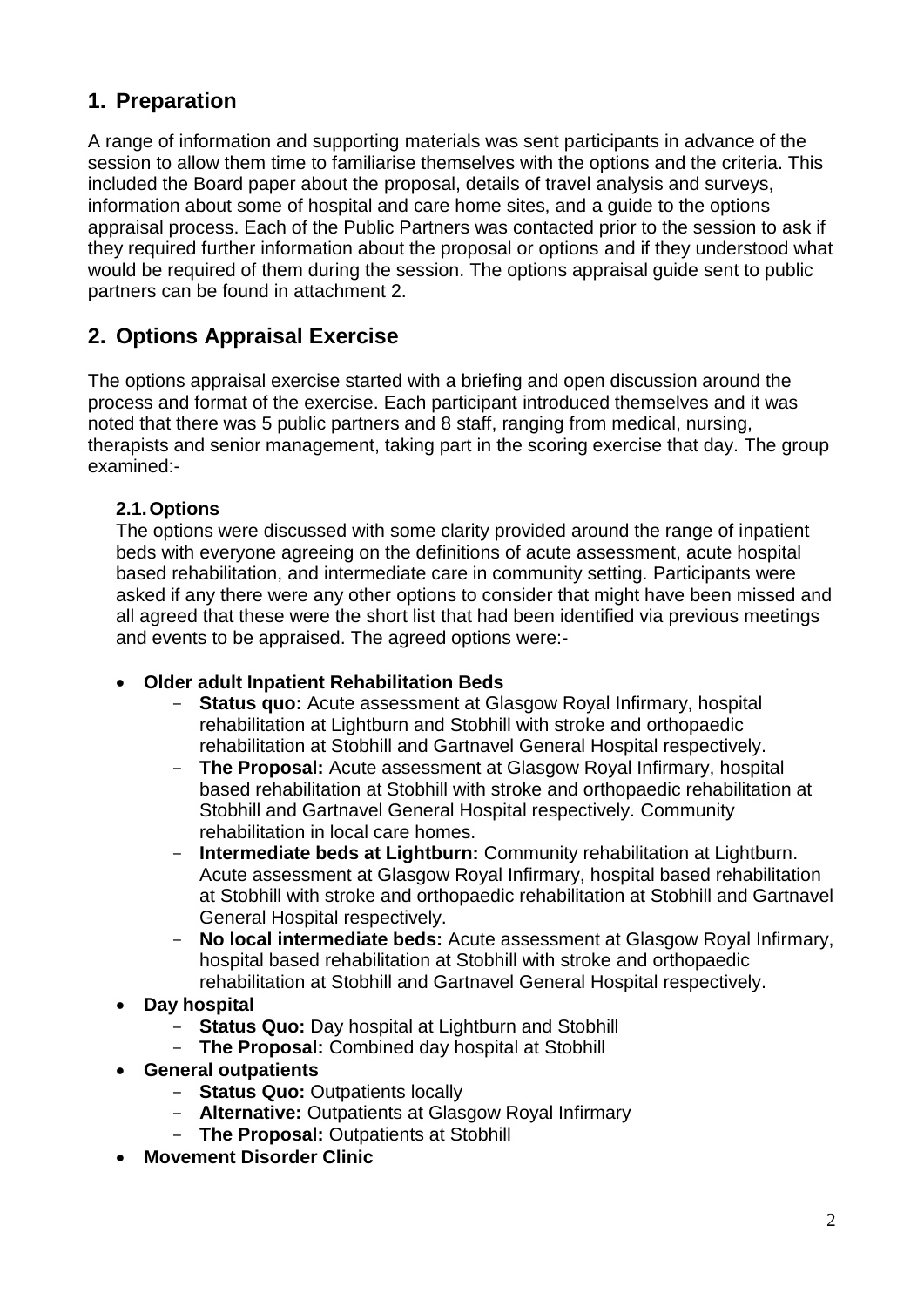- **Service at GRI:** Consultant and nurse led movement disorder clinic at Glasgow Royal Infirmary
- **Service at Stobhill:** Consultant and nurse led movement disorder clinic at **Stobhill**
- **Service at community facilities:** Consultant and nurse led movement disorder clinic in local facility.

## **2.2.Criteria**

Criteria to consider the options had been developed and discussed during the engagement process and had been circulated to the group. The proposed criteria were:-

- **Modern acute clinical care**
- **Access**
- **Quality of facilities**
- **Strategic Direction**

A more detailed explanation of the criteria had been circulated before the workshop and is in attachment 1 to this report. Discussion about the criteria included considering the different access issues across the catchment area and the different issues for inpatients, outpatients and visitors. A number of points about public transport were made. The criteria were agreed.

#### **2.3.Weighting**

The approach to weighting was explained and that a weighting, as a percentage of 100 needs to be agreed by the group for each criteria. This lets the group decide on what they think is the relative importance of each criteria. An in initial suggestion was made to weight the criteria as 50, 15, 15 and 20 for modern acute clinical care, access, quality of facilities and strategic direction. There was then discussion that for patients the most important criteria would be clinical care and strategic direction is not as significant as the quality of care and facilities. The discussion also concluded this proposal gave too much weight to access. Following the discussion a consensus was reached that the weight of the criteria should be:-

| <b>Criteria</b>              | Weighting |
|------------------------------|-----------|
| Modern acute clinical care   | 60%       |
| Access                       | 10%       |
| <b>Quality of facilities</b> | 20%       |
| Strategic direction          | 10%       |
| Total                        | 100%      |

### **2.4.Scoring**

The group agreed to move on to score the options with the approach agreed as discussing views on each option and aiming to arrive at a consensus score, recording any disagreement. Each of the participants was issued individual scoring sheets to enable them to record their views. The scoring scale was agreed as:-

- $1 =$  Performs very poorly  $5 =$  Performs quite well
	-
- $2 =$  Performs poorly  $6 =$  Performs well
- $3 =$  Somewhat inadequate  $7 =$  Performs excellent
- $4$  = Performs adequately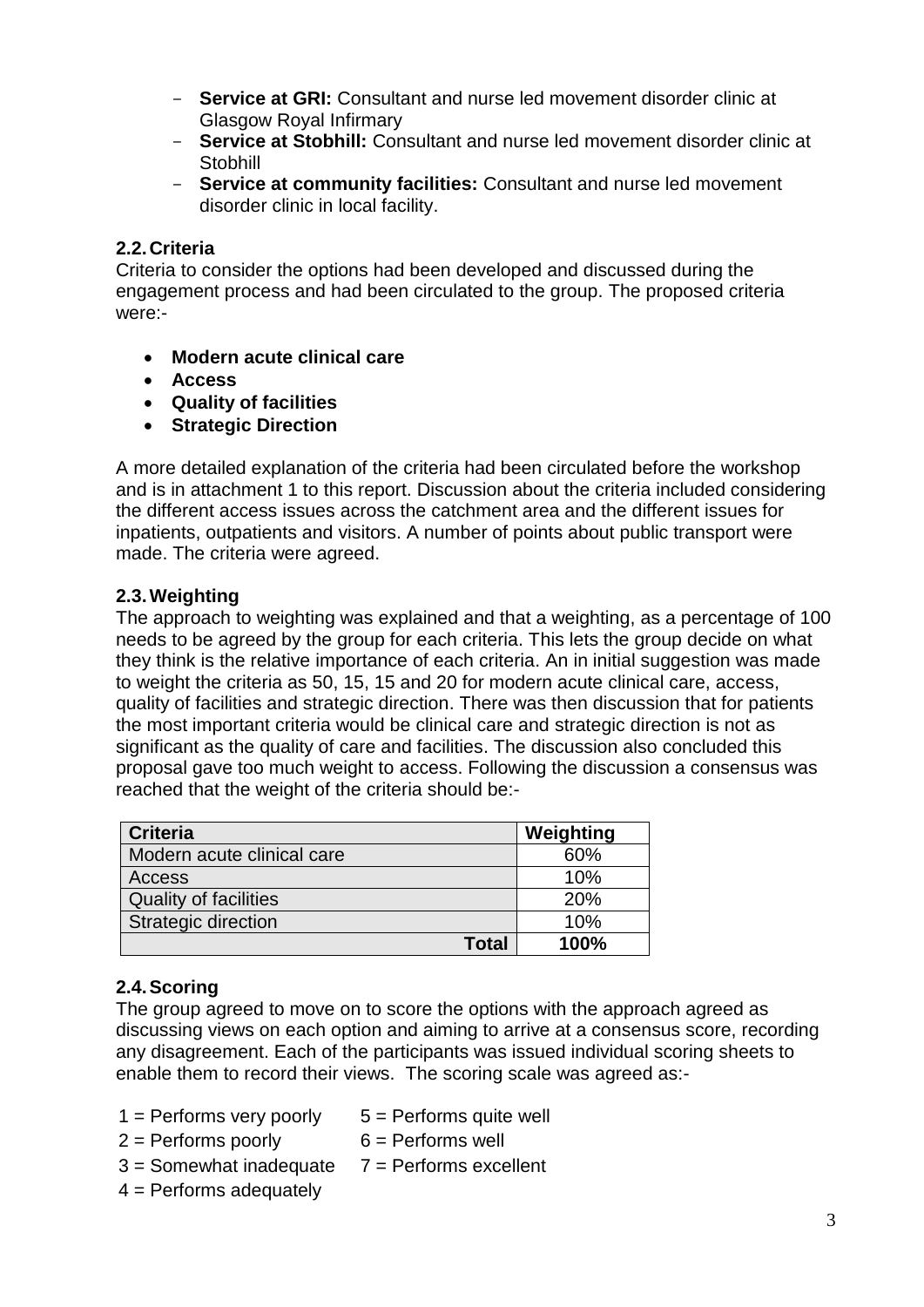## **2.4.1. Access Scoring**

The issue about access being different from different parts of the catchment was raised and the group agreed we needed to be able to record scores which reflected the fact that the options were not the same on access for the different geographical localities served by the Glasgow Royal Infirmary, Lightburn and Stobhill. The group agreed that access from the locality surrounding Lightburn, the wider North Glasgow area and East Dunbartonshire would be considered for each option. Three scores were recorded for the access criteria.

# **3. Scoring the Options**

The group moved on to discussing and scoring the options. Agreement was reached to aim to reach a single consensus score but if that was not possible disagreement would be recorded. There was an active discussion by the whole group of each option before scoring. In a number of areas the group asked for clinical advice and the public/patient partners brought their perspective to the discussion. The agreed scores were captured in real time during the session and are shown in the next section with a short summary of the points made in the discussion.

The group also agreed to record the value placed by patients on the services currently provided at Lightburn, in particular:-

- The attention and effort of facilities and domestic staff in maintaining very high environmental and cleanliness standards even with the challenges of the fabric and age of the buildings.
- The care and treatment provided across the multidisciplinary team being recognised as high quality, person centred and effective.
- Patient's experience of care being excellent and the environment being warm welcoming and friendly due to the efforts of the staff working there.

# **4. Results**

The detailed information on the scoring is attachment 2 to this report in summary the options scored as follows:-

- **Older adult Inpatient Rehabilitation Beds**
	- **Status quo:** Acute assessment at Glasgow Royal Infirmary, hospital rehabilitation at Lightburn and Stobhill with stroke and orthopaedic rehabilitation at Stobhill and Gartnavel General Hospital respectively. **Score 203**
	- **The Proposal:** Acute assessment at Glasgow Royal Infirmary, hospital based rehabilitation at Stobhill with stroke and orthopaedic rehabilitation at Stobhill and Gartnavel General Hospital respectively. Community rehabilitation in local care homes. **Score 603**
	- **Intermediate beds at Lightburn:** Community rehabilitation at Lightburn. Acute assessment at Glasgow Royal Infirmary, hospital based rehabilitation at Stobhill with stroke and orthopaedic rehabilitation at Stobhill and Gartnavel General Hospital respectively.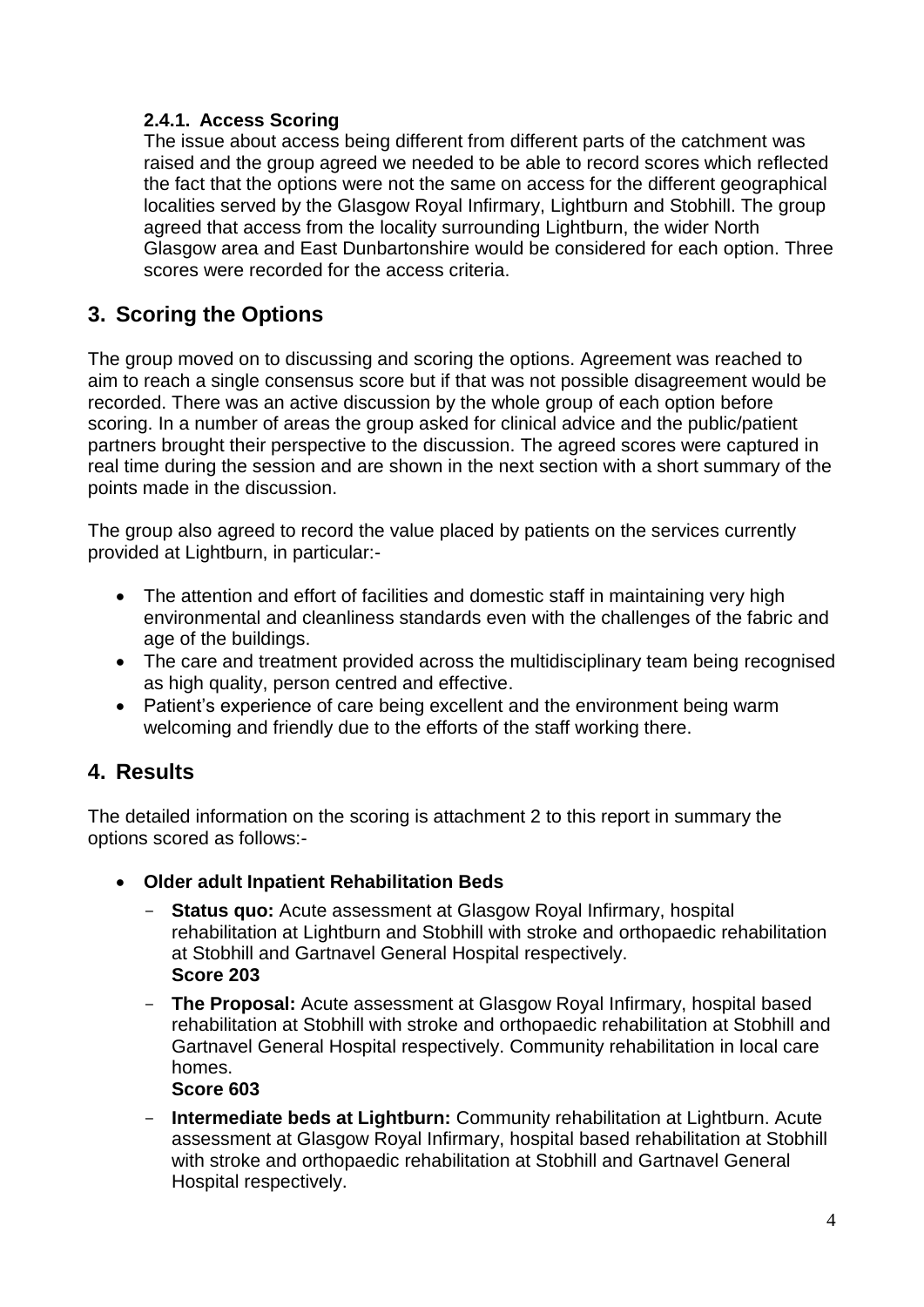#### **Score 490**

- **No local intermediate beds:** Acute assessment at Glasgow Royal Infirmary, hospital based rehabilitation at Stobhill with stroke and orthopaedic rehabilitation at Stobhill and Gartnavel General Hospital respectively. **Score 300**
- **Day hospital**
	- **Status Quo:** Day hospital at Lightburn and Stobhill **Score 313**
	- **The Proposal:** Combined day hospital at Stobhill **Score 613**
- **General outpatients**
	- **Status Quo:** Outpatients locally **Score 313**
	- **Alternative:** Outpatients at Glasgow Royal Infirmary **Score 450**
	- **The Proposal:** Outpatients at Stobhill **Score 613**
- **Movement Disorder Clinic**
	- **Service at GRI:** Consultant and nurse led movement disorder clinic at Glasgow Royal Infirmary **Score 510**
	- **Service at Stobhill:** Consultant and nurse led movement disorder clinic at Stobhill **Score 613**
	- **Service at community facilities:** Consultant and nurse led movement disorder clinic in local facility **Score 363**

This option appraisal confirms our preferred options for consultation.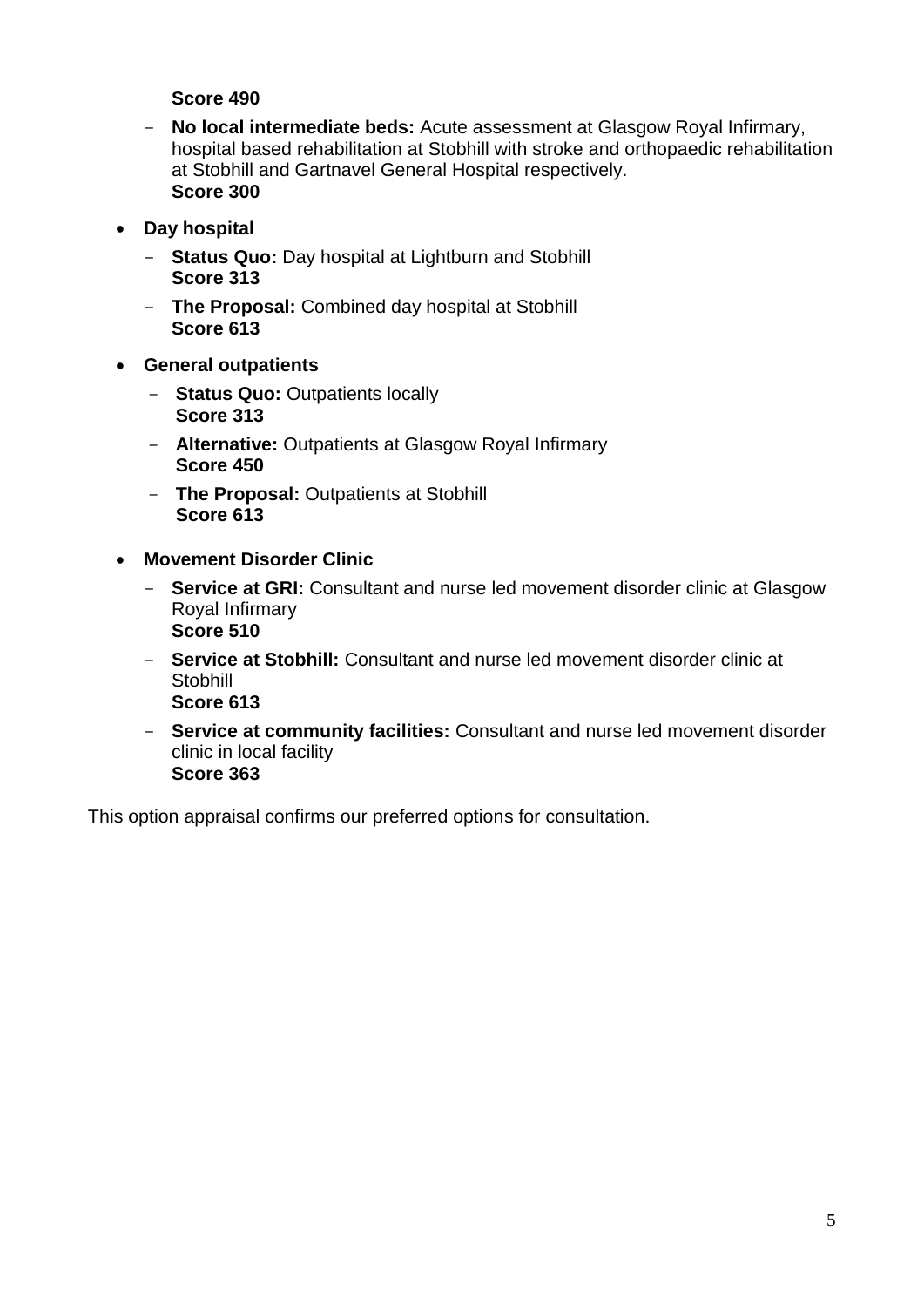## **Attachment 1**

## **Improving Rehabilitation Services for the Elderly in North East Glasgow**

## **Public Partner Information for Options Appraisal Process 26 January 2017**

## **Introduction**

NHS Greater Glasgow and Clyde are proposing to reshape the delivery of rehabilitation services for the elderly in the North East of Glasgow and East Dunbartonshire. This would result in the transfer of services from Lightburn Hospital to our acute sites at Glasgow Royal Infirmary and Stobhill Hospital and to local community facilities in the North East of Glasgow and East Dunbartonshire.

This paper provides information to help you take part in the options appraisal for this proposal. It includes information about:

- 1. What is an options appraisal
	- 1.1.What happens in the options appraisal
	- 1.2.Things for participants to consider
- 2. The steps of an options appraisal
- 3. What happens next
- 4. Where to find further information

### **1. What is an options appraisal?**

When considering a major change to services the NHS is required to develop and evaluate a list of options for providing the service in the future. Option appraisal is a process that helps examine the strengths and weaknesses of the options. Each option is scrutinised, discussed and evaluated in an open, transparent and accessible way. This includes involving the multidisciplinary, managerial and planning staff from the service and Public Partners, representing patients' and carers' that might be affected by the proposal, in the process.

### **1.1.What happens in an options appraisal?**

- The options for the service will be agreed with participants.
- Participants will identify what is important to them, leading to agreed criteria to assess those options;
- Options will be discussed, reviewed and scored on their strengths and weaknesses.

Participants will receive information and assistance to enable them to take part. They should be prepared to discuss ideas and state what is important to them. The appraisal involves scoring the options using an agreed scale, which will be explained, but participants won't need to do any calculations.

### **1.2.Things for participants to consider**

There is no expertise required. Your experience and knowledge to represent patients' and carers' potentially affected by the proposal is all that is necessary. All participants in an options appraisal are asked to try to be objective.

Additional information will be available and you can ask for assistance at any time if you are unclear about anything, or the opportunity to discuss the options and other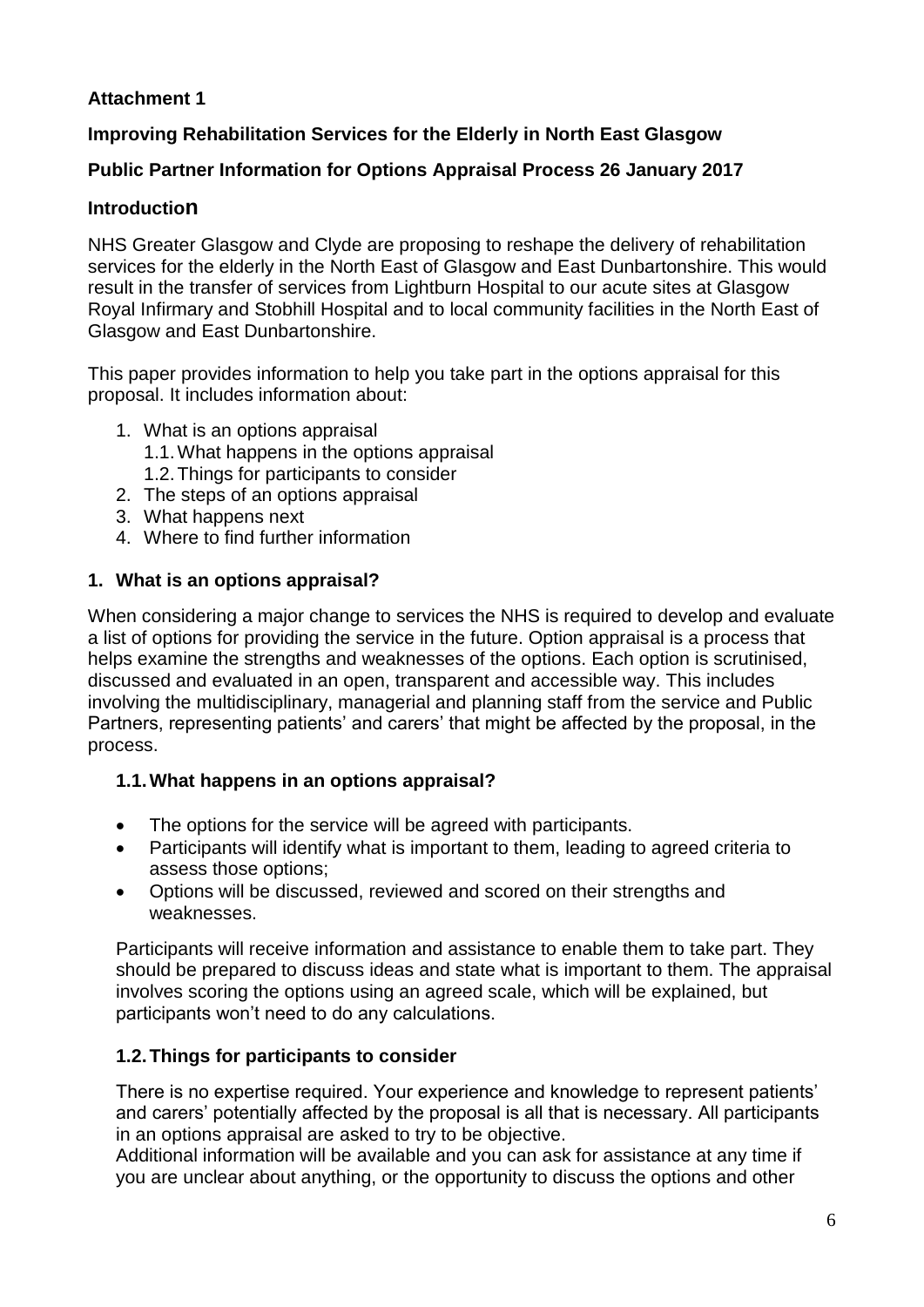relevant information further. If during the process you do not agree with larger group consensus on aspects of the appraisal then the NHS staff present will make sure that your views are recorded

## **2. The steps of an options appraisal**

There are 6 steps in an options appraisal:

- 1. Develop a long list of all the options that might be available
- 2. Review the long list and agree a short list of the 'possible' options
- 3. Agree criteria to judge the non-financial costs and benefits of the options on the short list

Stakeholder engagement on this proposal began in September 2016 with a range of activities to inform and engage with patients, carers and interested parties until 06 December 2016. During the informing and engaging process we heard feedback from and reviewed the available options with stakeholders, including the Stakeholder Reference Group at public events and meetings. This has provided a short list of possible options for each service area of the proposal (appendix 1) and a range of criteria to measure them against (appendix 2). There will be an opportunity to review and discuss the options and criteria as part of the appraisal process.

We will then move onto the steps below.

- 4. Rank and weigh the criteria to identify how important each is
- 5. Score the options using the criteria to discuss and assess each of them
- 6. Calculate the weighted scores

#### **Steps 4**

The criteria are ranked in their order of importance and then weighted, according to their relative importance. This will be done via facilitated group discussion to reach a consensus and recorded.

#### **Step 5**

The options will be scored as a group through facilitated discussion to reach a consensus and recorded with recording any differing opinions.

#### **Step 6**

Once the scoring process is complete we bring them together to get a score for each option. The outcome of the scoring process allows people to compare how each of the options performs and which performs best.

#### **3. What happens next**

The options appraisal process and group discussion provides evidence towards and helps identify the preferred option to be formally consulted upon. The preferred option will be described in consultation materials with information available about their development and the appraisal process.

#### **4. Where to find further information**

Further information about the proposal and all materials developed to date are available on NHSGGC's website [here](http://www.nhsggc.org.uk/get-in-touch-get-involved/inform-engage-and-consult/changes-to-rehabilitation-services-in-north-east-glasgow-lightburn-hospital/) with printed copies of any documents available on request.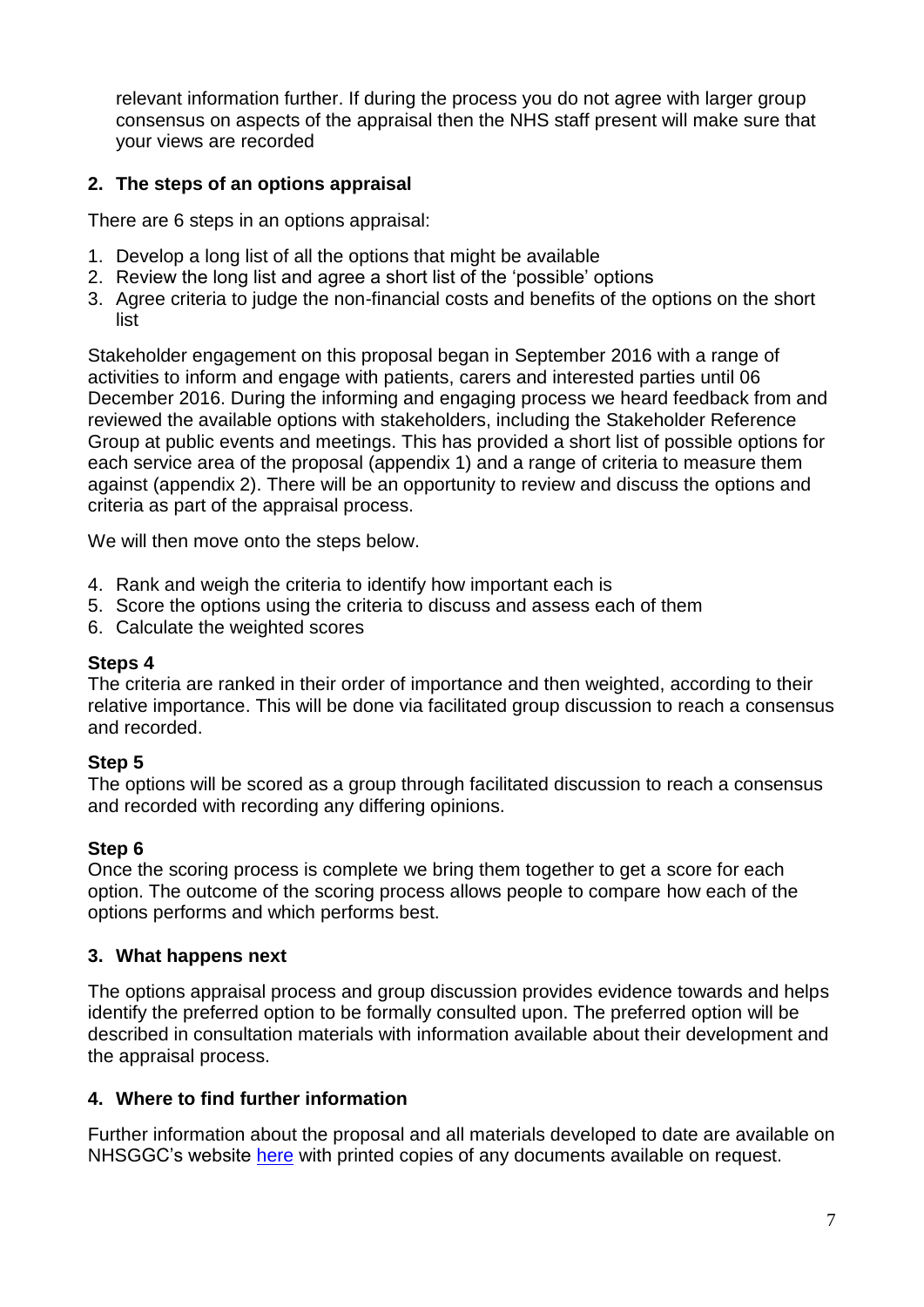# **Appendix 1**

#### **Improving Rehabilitation Services for the Elderly in North East Glasgow and Lightburn Hospital**

# **Options Appraisal 26 January 2017: Short List of Options**

| A. Service Area: Older adult Inpatient Rehabilitation Beds |                                                                                                                                                                                                                          |  |  |  |
|------------------------------------------------------------|--------------------------------------------------------------------------------------------------------------------------------------------------------------------------------------------------------------------------|--|--|--|
| <b>Option</b>                                              | <b>Description</b>                                                                                                                                                                                                       |  |  |  |
| 1. Status Quo                                              | Acute rehabilitation beds at Glasgow Royal Infirmary, Lightburn and<br>Stobhill with stroke and orthopaedic rehabilitation at Stobhill and<br>GGH respectively.                                                          |  |  |  |
| 2. The Proposal:                                           | Acute rehabilitation beds at Glasgow Royal Infirmary and Stobhill<br>with stroke and orthopaedic rehabilitation at Stobhill and GGH<br>respectively. Intermediate rehabilitation beds in a range of local care<br>homes. |  |  |  |
| 3. Intermediate beds at<br>Lightburn                       | Intermediate rehabilitation beds at Lightburn. Acute rehabilitation<br>beds at Glasgow Royal Infirmary and Stobhill with stroke and<br>orthopaedic rehabilitation at Stobhill and GGH respectively.                      |  |  |  |
| 4. No local intermediate<br>beds                           | Acute rehabilitation beds at GRI and Stobhill with stroke and<br>orthopaedic rehabilitation at Stobhill and GGH respectively.                                                                                            |  |  |  |

| <b>B. Service Area: Day Hospital</b> |                                        |  |  |  |  |
|--------------------------------------|----------------------------------------|--|--|--|--|
| <b>Option</b>                        | <b>Description</b>                     |  |  |  |  |
| 1. Status Quo                        | Day hospital at Lightburn and Stobhill |  |  |  |  |
| 2. The Proposal:                     | Combined day hospital at Stobhill      |  |  |  |  |

| <b>C. Service Area: General Outpatients</b> |                                        |  |  |  |  |
|---------------------------------------------|----------------------------------------|--|--|--|--|
| <b>Option</b>                               | <b>Description</b>                     |  |  |  |  |
| 1. Status Quo                               | <b>Outpatients locally</b>             |  |  |  |  |
| 2. Service at GRI                           | Outpatients at Glasgow Royal Infirmary |  |  |  |  |
| 3. Service at Stobhill                      | <b>Outpatients at Stobhill</b>         |  |  |  |  |

| D. Service Area: Movement Disorder Clinic |                                                                                 |  |  |  |  |
|-------------------------------------------|---------------------------------------------------------------------------------|--|--|--|--|
| <b>Option</b>                             | <b>Description</b>                                                              |  |  |  |  |
| 1. Service at GRI                         | Consultant and nurse led movement disorder clinic at Glasgow<br>Royal Infirmary |  |  |  |  |
| 2. Service at Stobhill                    | Consultant and nurse led movement disorder clinic at Stobhill                   |  |  |  |  |
| 3. Service at community                   | Consultant and nurse led movement disorder clinic in local facility             |  |  |  |  |
| facilities                                |                                                                                 |  |  |  |  |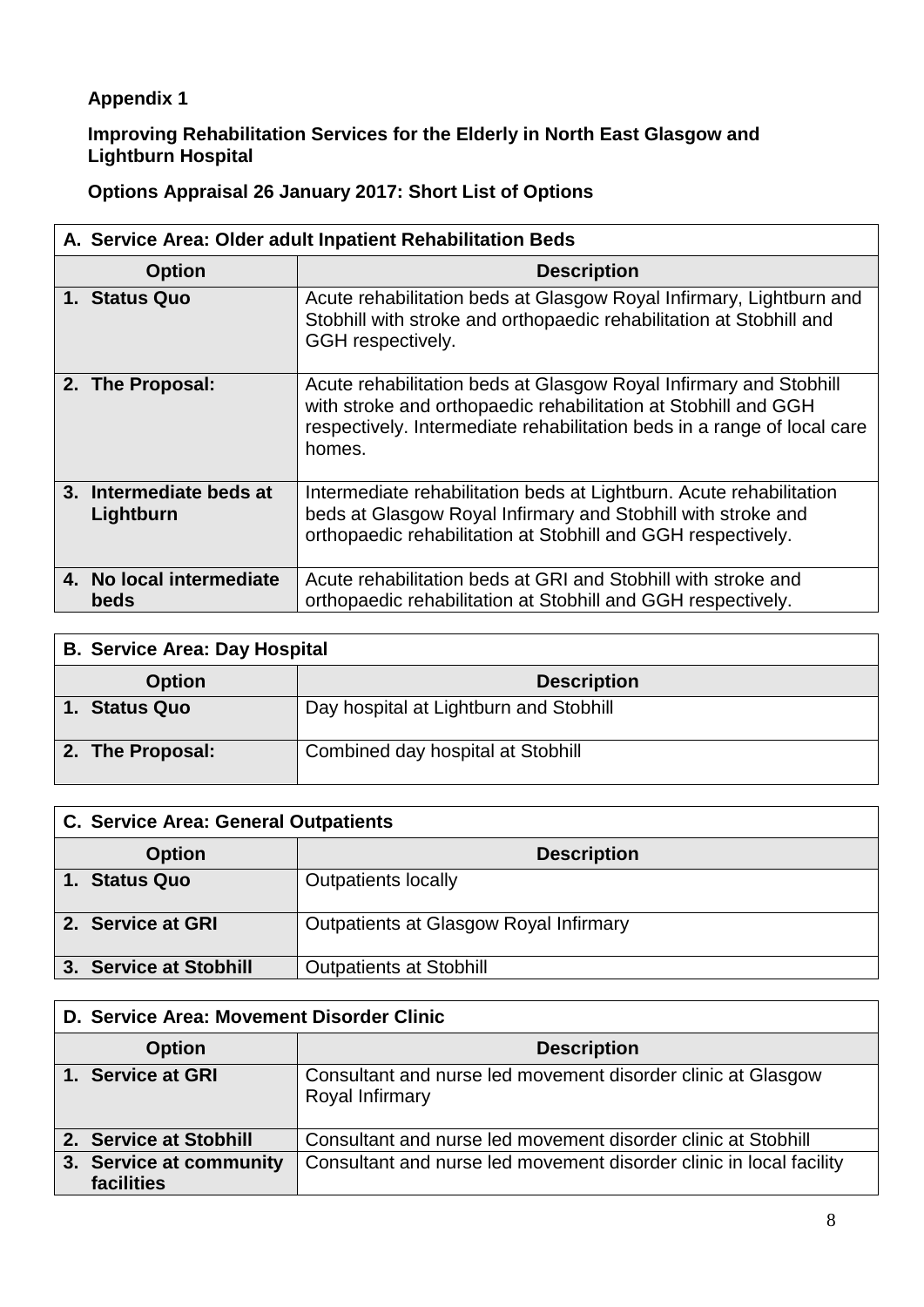## **Appendix 2**

# **Improving Rehabilitation Services for the Elderly in North East Glasgow and Lightburn Hospital**

# **Options Appraisal 26 January 2017: Benefit Criteria**

Benefit criteria are all of the factors that are relevant and important to the service, but which cannot be measured in financial terms.

#### **Modern acute clinical care**

- Is provided in locations with on-site access to range of investigations
- Is provided in locations on-site access to range of support services
- Is provided in locations with full medical cover
- Has individuals in an acute hospital setting for the acute period only
- Can provide more intensive rehabilitation in a shorter period of time
- Can reduce the need to transfer patients to other sites
- Can reduce the number of follow-up appointments
- Can provide more rapid progress to definitive treatment
- Services are integrated and work across settings to provide ensure people

#### **Access for patients, their carers and family**

- Location has good public transport links
- Location is easily accessible by car
- Location is fully physically accessible

#### **Quality of facilities**

- Acute inpatients
	- Access to single room en-suite accommodation
	- Multiple bedded areas have access to adequate toileting and showering facilities
	- Patients can access common areas for socialisation with other patients or family members
- Day hospital
- Outpatients

### **Strategic Direction**

- Local and National Clinical Services Strategy set out future models of care for Older People's Services to ensure stay in hospital is for the period of acute care only.
- Early intervention from specialists in the care of older people focussed on multidisciplinary assessment of frailty
- Rapid commencement of multi-disciplinary rehabilitation within facilities that enable fast access to the full range of investigations and specialist advice.
- Develop services in the hospital and community to enable more people to be discharged directly home and directly from shorter lengths of stay in acute hospitals to care home facilities, providing a new range of care;
- Medicalised day hospital model
- One stop outpatients in a setting where access to support services allows the delivery of modern standards of service delivery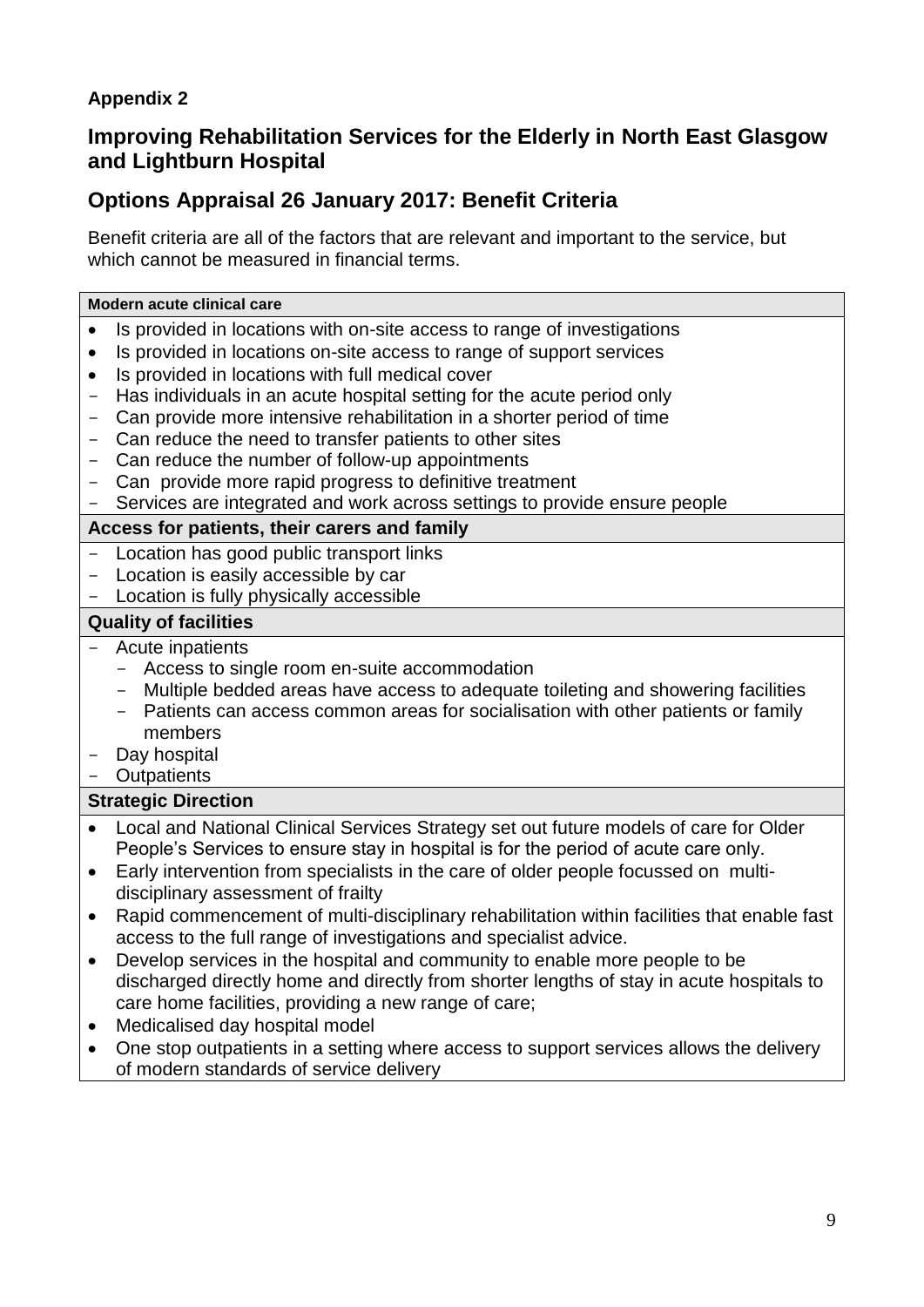## **Attachment 2**

# **Options Scoring Sheets**

**Notes:**

- **As agreement was reached to score access for three different localities access three score are shown a third of the weighting allocated to each score.**
- **The notes on each option are a very short record of detailed discussions to arrive at the score.**

| <b>Service Area:</b>           |                 | <b>Older Adult Inpatient Rehabilitation Beds</b>                                                                                                                                                                    |                                                                                                                                                                                                                                                                                                                                                                                          |                                                                                                                                      |                          |
|--------------------------------|-----------------|---------------------------------------------------------------------------------------------------------------------------------------------------------------------------------------------------------------------|------------------------------------------------------------------------------------------------------------------------------------------------------------------------------------------------------------------------------------------------------------------------------------------------------------------------------------------------------------------------------------------|--------------------------------------------------------------------------------------------------------------------------------------|--------------------------|
| <b>Option</b><br>respectively. |                 | <b>Status quo:</b> Acute assessment at Glasgow Royal Infirmary, hospital<br>based rehabilitation at Lightburn and Stobhill with stroke and<br>orthopaedic rehabilitation at Stobhill and Gartnavel General Hospital |                                                                                                                                                                                                                                                                                                                                                                                          |                                                                                                                                      |                          |
| <b>Criteria</b>                |                 |                                                                                                                                                                                                                     | <b>Score</b>                                                                                                                                                                                                                                                                                                                                                                             | <b>Reason</b>                                                                                                                        | Weighted<br><b>Score</b> |
|                                |                 | <b>Modern acute clinical care</b>                                                                                                                                                                                   | $\mathbf{2}$                                                                                                                                                                                                                                                                                                                                                                             | Lightburn does not have access to<br>full range of acute services or full on<br>site medical cover.                                  | 120                      |
|                                | <b>Locality</b> | Lightburn                                                                                                                                                                                                           | $\overline{7}$                                                                                                                                                                                                                                                                                                                                                                           | Very good access for those who live<br>in surrounding area.                                                                          | 23.33                    |
| <b>Access</b>                  |                 | <b>North Glasgow</b>                                                                                                                                                                                                | 4                                                                                                                                                                                                                                                                                                                                                                                        | Road access OK. Public transport<br>for many in the catchment involves<br>getting two buses, including some<br>areas of the East End | 13.32                    |
|                                | <b>East</b>     | <b>Dunbartonshire</b>                                                                                                                                                                                               | $\mathbf{2}$                                                                                                                                                                                                                                                                                                                                                                             | Furthest away, road access not<br>good and public transport links are<br>very poor to Lightburn                                      | 6.66                     |
| <b>Quality of facilities</b>   |                 | 1                                                                                                                                                                                                                   | Quality and fabric of the building,<br>access to showering and toileting for<br>inpatients are not good. All<br>participants wanted it noted that the<br>score was not a reflection of the<br>facilities and domestic staff and<br>cleanliness, or the care provided by<br>the multidisciplinary team.                                                                                   | 20                                                                                                                                   |                          |
| <b>Strategic direction</b>     |                 | $\overline{2}$                                                                                                                                                                                                      | Does not meet strategic direction<br>- Rapid commencement of multi-<br>disciplinary rehabilitation within<br>facilities that enable fast<br>Access to the full range of<br>investigations and specialist advice.<br>- Develop services in the hospital<br>and community to enable more<br>people to be discharged<br>directly home and directly from<br>shorter lengths of stay in acute | 20                                                                                                                                   |                          |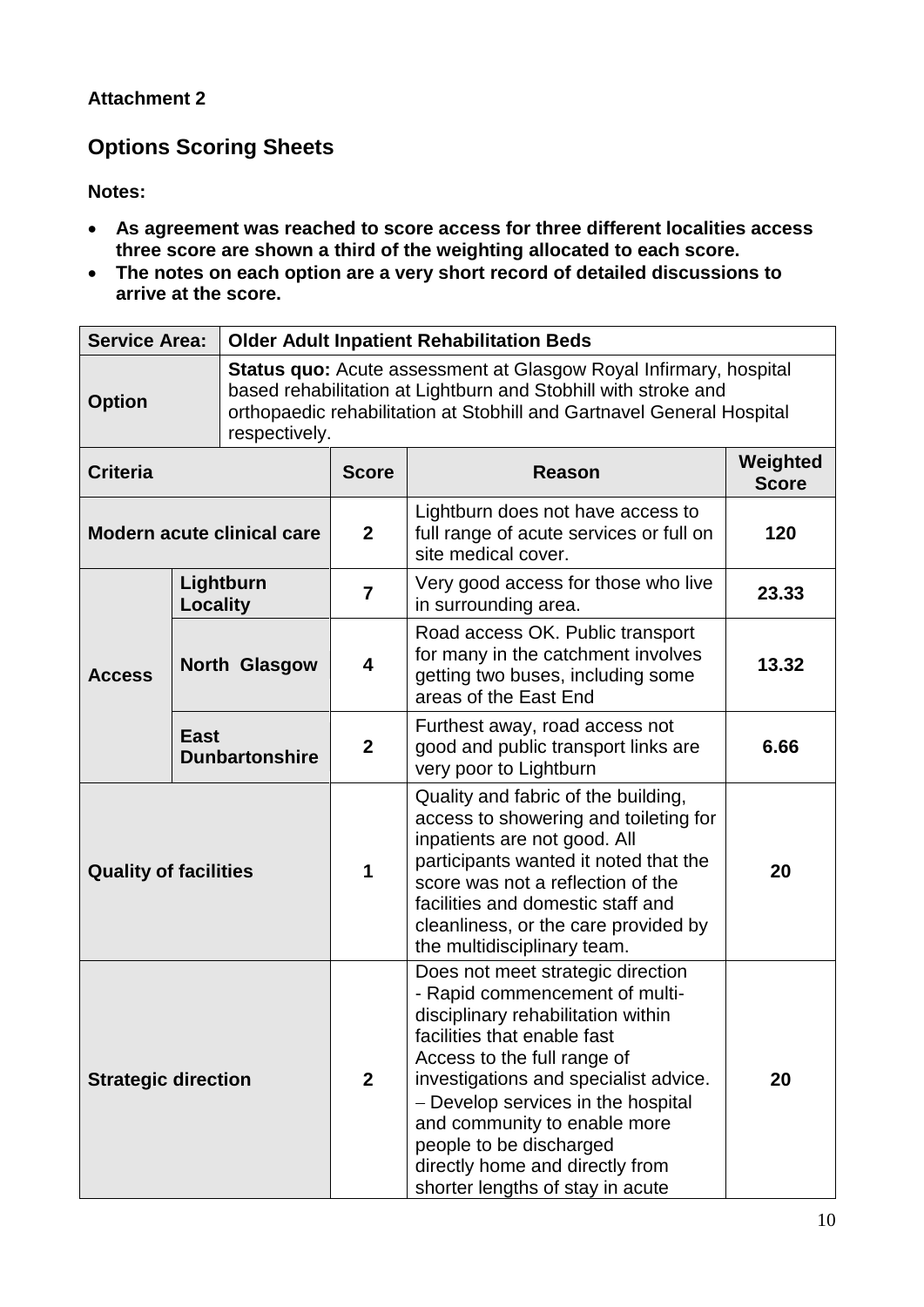| hospitals to care home<br>facilities, providing a new range of<br>care: |     |
|-------------------------------------------------------------------------|-----|
| <b>Total Score</b>                                                      | 203 |

|               | Service Area:   Older Adult Inpatient Rehabilitation Beds                                                                                                                                                                                                                           |  |  |  |
|---------------|-------------------------------------------------------------------------------------------------------------------------------------------------------------------------------------------------------------------------------------------------------------------------------------|--|--|--|
| <b>Option</b> | The Proposal: Acute assessment at Glasgow Royal Infirmary, acute<br>hospital based rehabilitation at Stobhill with stroke and orthopaedic<br>rehabilitation at Stobhill and Gartnavel General Hospital respectively.<br>Intermediate rehabilitation in a range of local care homes. |  |  |  |
|               |                                                                                                                                                                                                                                                                                     |  |  |  |

| <b>Criteria</b>              |                               | <b>Score</b>   | Reason                                                                                                                                                                                             | Weighted<br><b>Score</b> |
|------------------------------|-------------------------------|----------------|----------------------------------------------------------------------------------------------------------------------------------------------------------------------------------------------------|--------------------------|
|                              | Modern acute clinical care    | 6              | This option delivers on all of the key<br>components of modern acute care.                                                                                                                         | 360                      |
| <b>Access</b>                | Lightburn<br>Locality         | 4              | Patients would be transported but<br>taking into account a small number<br>of visitors who would need to use<br>public transport to Stobhill,<br>Community beds are locally<br>accessible          | 13.32                    |
|                              | <b>North Glasgow</b>          | 6              | Recognised that public transport<br>can be difficult for visitors to Stobhill<br>but for few patients and most<br>visitors are cars. Road access is OK<br>Community beds are locally<br>accessible | 19.98                    |
|                              | East<br><b>Dunbartonshire</b> | 6              | Recognised that public transport<br>can be difficult for visitors to Stobhill<br>but road access good. Community<br>beds are locally accessible                                                    | 19.98                    |
| <b>Quality of facilities</b> |                               | 6              | The quality of the physical facilities<br>and the fabric at Stobhill and care<br>homes is very good and they<br>provide excellent access to<br>showering and toileting facilities.                 | 120                      |
| <b>Strategic direction</b>   |                               | $\overline{7}$ | Would meet all the strategic aims.                                                                                                                                                                 | 70                       |
|                              |                               |                | <b>Total Score</b>                                                                                                                                                                                 | 603                      |

| <b>Service Area:</b>              | <b>Older Adult Inpatient Rehabilitation Beds</b>                                                                                                                                                                                                                                    |              |                                                                        |                          |
|-----------------------------------|-------------------------------------------------------------------------------------------------------------------------------------------------------------------------------------------------------------------------------------------------------------------------------------|--------------|------------------------------------------------------------------------|--------------------------|
| <b>Option</b>                     | Intermediate beds at Lightburn: Intermediate rehabilitation at<br>Lightburn. Acute assessment at Glasgow Royal Infirmary, acute hospital<br>based rehabilitation at Stobhill with stroke and orthopaedic rehabilitation<br>at Stobhill and Gartnavel General Hospital respectively. |              |                                                                        |                          |
| <b>Criteria</b>                   |                                                                                                                                                                                                                                                                                     | <b>Score</b> | Reason                                                                 | Weighted<br><b>Score</b> |
| <b>Modern acute clinical care</b> |                                                                                                                                                                                                                                                                                     | 6            | Scores highly as hospital based<br>rehabilitation is moved to an acute | 360                      |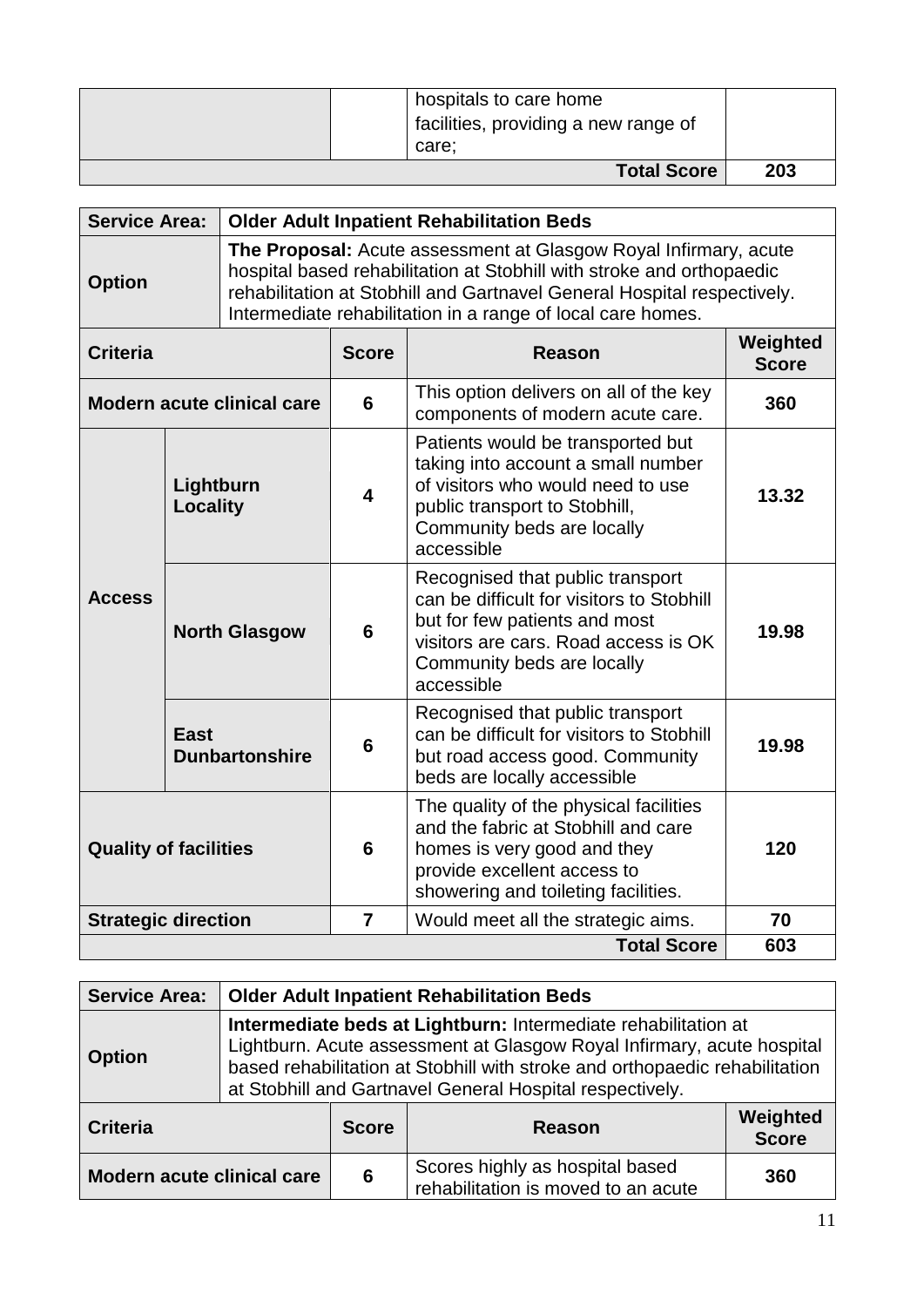|                              |                                      |                | site and only intermediate remains<br>at Lightburn.                                                                                                                                                                                                                                                                     |       |
|------------------------------|--------------------------------------|----------------|-------------------------------------------------------------------------------------------------------------------------------------------------------------------------------------------------------------------------------------------------------------------------------------------------------------------------|-------|
|                              | Lightburn<br>Locality                | $\overline{7}$ | Would be very accessible for local<br>community                                                                                                                                                                                                                                                                         | 23.31 |
| <b>Access</b>                | <b>North Glasgow</b>                 | 3              | Lightburn not an accessible location<br>for community beds                                                                                                                                                                                                                                                              | 9.99  |
|                              | <b>East</b><br><b>Dunbartonshire</b> | $\mathbf{2}$   | Lightburn not an accessible location<br>for community beds                                                                                                                                                                                                                                                              | 6.66  |
| <b>Quality of facilities</b> |                                      | 1              | Not a homely environment, not good<br>access to showering and toileting<br>and the fabric of the building is poor.                                                                                                                                                                                                      | 20    |
| <b>Strategic direction</b>   |                                      | $\overline{7}$ | It meets all the strategic aims by<br>delivering acute beds on an acute<br>site and community beds but the<br>site would requires significant<br>capital investment and<br>redevelopment by the Health and<br>Social Care Partnership to improve<br>the quality of facilities and provide a<br>more homely environment. | 70    |
|                              |                                      |                | <b>Total Score</b>                                                                                                                                                                                                                                                                                                      | 490   |

| <b>Service Area:</b>         |                       | <b>Older Adult Inpatient Rehabilitation Beds</b> |                                                                                                                                                                                                                      |                                     |                          |  |
|------------------------------|-----------------------|--------------------------------------------------|----------------------------------------------------------------------------------------------------------------------------------------------------------------------------------------------------------------------|-------------------------------------|--------------------------|--|
| <b>Option</b>                |                       | respectively.                                    | No local intermediate beds: Acute assessment at Glasgow Royal<br>Infirmary, acute hospital based rehabilitation at Stobhill with stroke and<br>orthopaedic rehabilitation at Stobhill and Gartnavel General Hospital |                                     |                          |  |
| <b>Criteria</b>              |                       |                                                  | <b>Score</b>                                                                                                                                                                                                         | Reason                              | Weighted<br><b>Score</b> |  |
| Modern acute clinical care   |                       | 3                                                | There are no community<br>rehabilitation beds to discharge to<br>and people would stay in an acute<br>hospital when not needed.                                                                                      | 180                                 |                          |  |
|                              | Lightburn<br>Locality |                                                  | $\mathbf{2}$                                                                                                                                                                                                         | No local care beds to discharge to. | 6.66                     |  |
| <b>Access</b>                |                       | <b>North Glasgow</b>                             | $\mathbf{2}$                                                                                                                                                                                                         | No local care beds to discharge to. | 6.66                     |  |
|                              | East                  | <b>Dunbartonshire</b>                            | $\mathbf{2}$                                                                                                                                                                                                         | No local care beds to discharge to. | 6.66                     |  |
| <b>Quality of facilities</b> |                       | $\overline{\mathbf{4}}$                          | Overall consideration when<br>weighing the GRI against Stobhill.                                                                                                                                                     | 80                                  |                          |  |
| <b>Strategic direction</b>   |                       | $\mathbf{2}$                                     | Does not provide the range of care<br>required                                                                                                                                                                       | 20                                  |                          |  |
| <b>Total Score</b>           |                       |                                                  |                                                                                                                                                                                                                      |                                     | 300                      |  |

| Service Area:   Day Hospital |                                                    |
|------------------------------|----------------------------------------------------|
| <b>Option</b>                | Status Quo: Day hospital at Lightburn and Stobhill |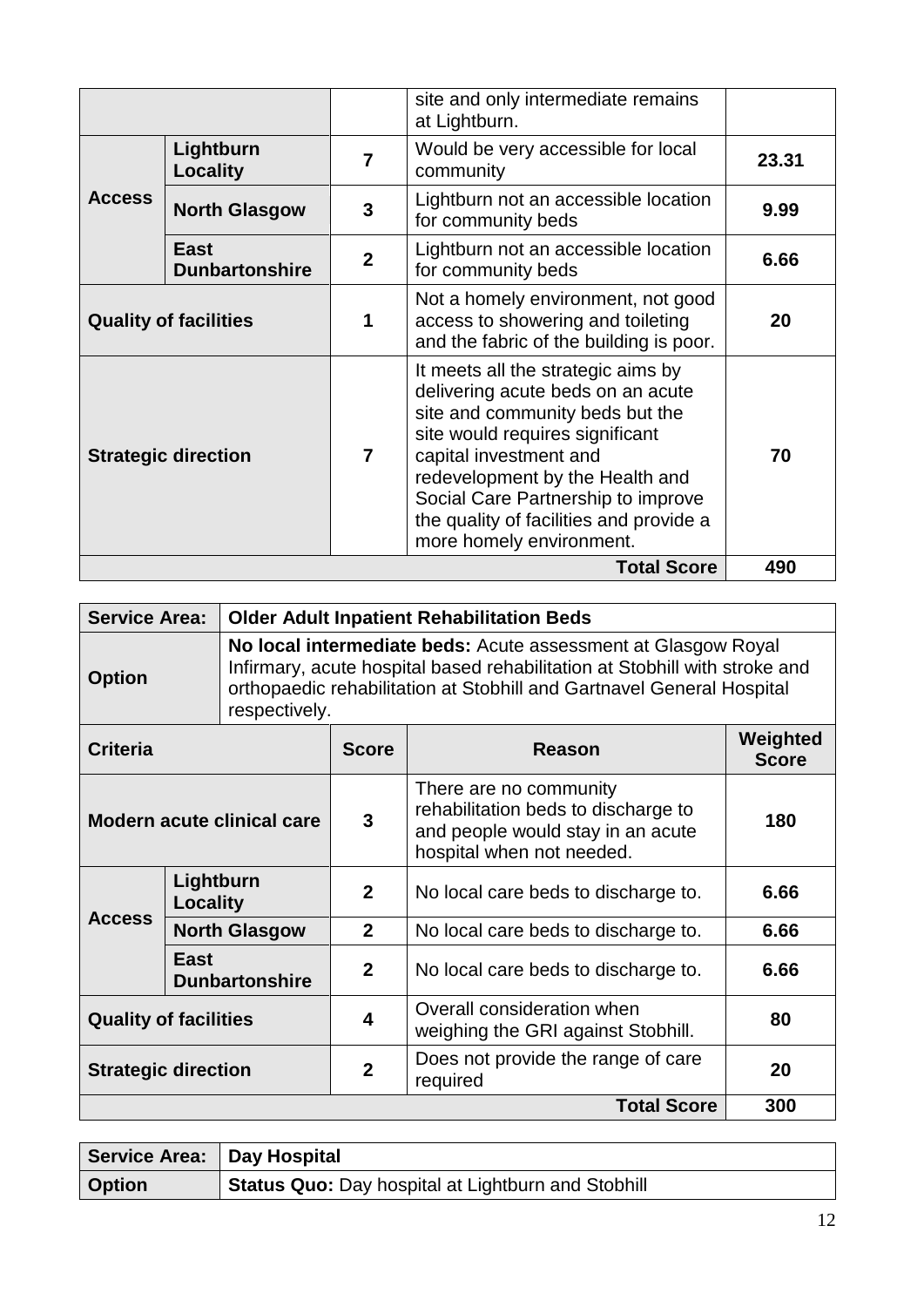| <b>Criteria</b>              |                                      | <b>Score</b>   | <b>Reason</b>                                                                                                              | Weighted<br><b>Score</b> |
|------------------------------|--------------------------------------|----------------|----------------------------------------------------------------------------------------------------------------------------|--------------------------|
| Modern acute clinical care   |                                      | 3              | This is a lower score for as the<br>Lightburn part of the is two site<br>model, does not provide full acute<br>facilities. | 180                      |
|                              | Lightburn<br>Locality                | $\overline{7}$ | If attending Lightburn - very good<br>access for those who live in<br>surrounding area.                                    | 23.31                    |
| <b>Access</b>                | NE / NW<br>Glasgow                   | 4              | Lightburn - dependant on area of<br>catchment can be difficult to get to.                                                  | 13.32                    |
|                              | <b>East</b><br><b>Dunbartonshire</b> | $\overline{2}$ | If attending Lightburn – furthest to<br>travel                                                                             | 6.66                     |
| <b>Quality of facilities</b> |                                      | 3              | This is a lower score as Lightburn is<br>not in modern purpose built facilities<br>but                                     | 60                       |
| <b>Strategic direction</b>   |                                      | 3              | Lightburn cannot provide a modern<br>medical model as lacks full range of<br>acute services                                | 30                       |
|                              |                                      |                | <b>Total Score</b>                                                                                                         | 313                      |

| <b>Service Area:</b>              |                               | <b>Day Hospital</b>                             |                                                                                                                                                  |                                                                                    |                          |  |
|-----------------------------------|-------------------------------|-------------------------------------------------|--------------------------------------------------------------------------------------------------------------------------------------------------|------------------------------------------------------------------------------------|--------------------------|--|
| <b>Option</b>                     |                               | The Proposal: Combined day hospital at Stobhill |                                                                                                                                                  |                                                                                    |                          |  |
| <b>Criteria</b>                   |                               |                                                 | <b>Score</b>                                                                                                                                     | Reason                                                                             | Weighted<br><b>Score</b> |  |
| <b>Modern acute clinical care</b> |                               | 6                                               | Has onsite access to a full range of<br>acute services allowing more to be<br>done in less visits and faster<br>progress.                        | 360                                                                                |                          |  |
| <b>Access</b>                     | Lightburn<br>Locality         |                                                 | 4                                                                                                                                                | Patients can access transport<br>service, but recognised that further<br>to travel | 13.32                    |  |
|                                   | <b>North Glasgow</b>          |                                                 | 6                                                                                                                                                | For many Stobhill is closer                                                        | 19.98                    |  |
|                                   | East<br><b>Dunbartonshire</b> |                                                 | 6                                                                                                                                                | Stobhill is closer                                                                 | 19.98                    |  |
| <b>Quality of facilities</b>      |                               | $\overline{7}$                                  | The day hospital at Stobhill is<br>purpose built and has full facilities p                                                                       | 140                                                                                |                          |  |
| <b>Strategic direction</b>        |                               | 6                                               | Would be able to provide a<br>medicalised model of care and<br>provide support to prevent<br>admission or early discharge from<br>acute setting. | 60                                                                                 |                          |  |
| <b>Total Score</b>                |                               |                                                 |                                                                                                                                                  |                                                                                    | 613                      |  |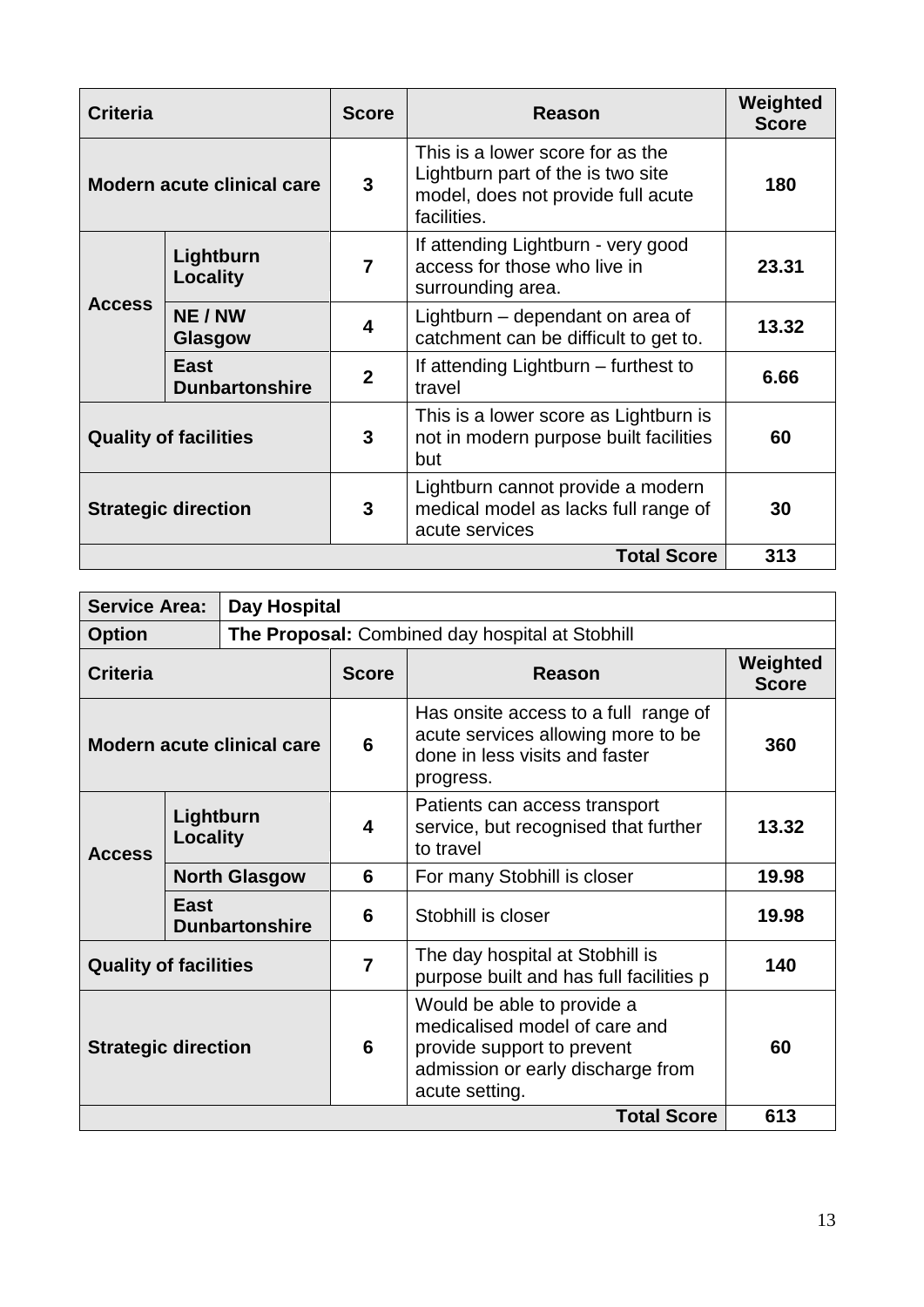| <b>Service Area:</b><br><b>General Outpatients</b> |             |                                        |                                                         |                                                                                                                                                                             |                          |  |
|----------------------------------------------------|-------------|----------------------------------------|---------------------------------------------------------|-----------------------------------------------------------------------------------------------------------------------------------------------------------------------------|--------------------------|--|
| <b>Option</b>                                      |             | <b>Status Quo: Outpatients locally</b> |                                                         |                                                                                                                                                                             |                          |  |
| <b>Criteria</b>                                    |             |                                        | <b>Score</b>                                            | <b>Reason</b>                                                                                                                                                               | Weighted<br><b>Score</b> |  |
| <b>Modern acute clinical care</b>                  |             |                                        | $\mathbf{3}$                                            | No access to acute services and<br>specialties and these would need to<br>be accessed on other site meaning<br>more appointments and longer time<br>to diagnosis/treatment. | 180                      |  |
|                                                    |             | Lightburn<br>Locality                  |                                                         | Very good access for those who live<br>in surrounding area.                                                                                                                 | 23.31                    |  |
| <b>Access</b>                                      |             | <b>North Glasgow</b>                   | $\overline{\mathbf{4}}$                                 | Public transport to Lightburn for<br>many in the catchment involves<br>getting two buses, including some<br>areas of the East End.                                          | 13.32                    |  |
|                                                    | <b>East</b> | <b>Dunbartonshire</b>                  | $\mathbf{2}$                                            | Furthest away and public transport<br>links are very poor to Lightburn.                                                                                                     | 6.66                     |  |
| <b>Quality of facilities</b>                       |             | 3                                      | The fabric of the building at<br>Lightburn is not good. | 60                                                                                                                                                                          |                          |  |
| <b>Strategic direction</b>                         |             | 3                                      | Lightburn cannot provide a one-stop<br>model.           | 30                                                                                                                                                                          |                          |  |
|                                                    |             |                                        |                                                         | <b>Total Score</b>                                                                                                                                                          | 313                      |  |

| <b>Service Area:</b>              |                                                                                       | <b>General Outpatients</b>                           |                                                                                                                                  |                                                                                                                                         |                          |  |
|-----------------------------------|---------------------------------------------------------------------------------------|------------------------------------------------------|----------------------------------------------------------------------------------------------------------------------------------|-----------------------------------------------------------------------------------------------------------------------------------------|--------------------------|--|
| <b>Option</b>                     |                                                                                       | The Proposal: Outpatients at Glasgow Royal Infirmary |                                                                                                                                  |                                                                                                                                         |                          |  |
| <b>Criteria</b>                   |                                                                                       |                                                      | <b>Score</b>                                                                                                                     | Reason                                                                                                                                  | Weighted<br><b>Score</b> |  |
| <b>Modern acute clinical care</b> |                                                                                       | 5                                                    | There is access onsite to acute<br>services but inpatient pressures can<br>limit when these are available for<br>outpatient use. | 300                                                                                                                                     |                          |  |
|                                   | Lightburn<br>Locality<br><b>North Glasgow</b><br><b>East</b><br><b>Dunbartonshire</b> |                                                      | 3                                                                                                                                | Site is easy to get to however the<br>access once on site including<br>access and distance to get to some<br>areas means a lower score. | 9.99                     |  |
| <b>Access</b>                     |                                                                                       |                                                      | $\mathbf{3}$                                                                                                                     | Site is easy to get to however the<br>access once on site including<br>access and distance to get to some<br>areas means a lower score. | 9.99                     |  |
|                                   |                                                                                       |                                                      | $\mathbf{3}$                                                                                                                     | Site is easy to get to however the<br>access once on site including<br>access and distance to get to some<br>areas means a lower score. | 9.99                     |  |
| <b>Quality of facilities</b>      |                                                                                       |                                                      | 4                                                                                                                                | Recognition that some buildings are                                                                                                     | 80                       |  |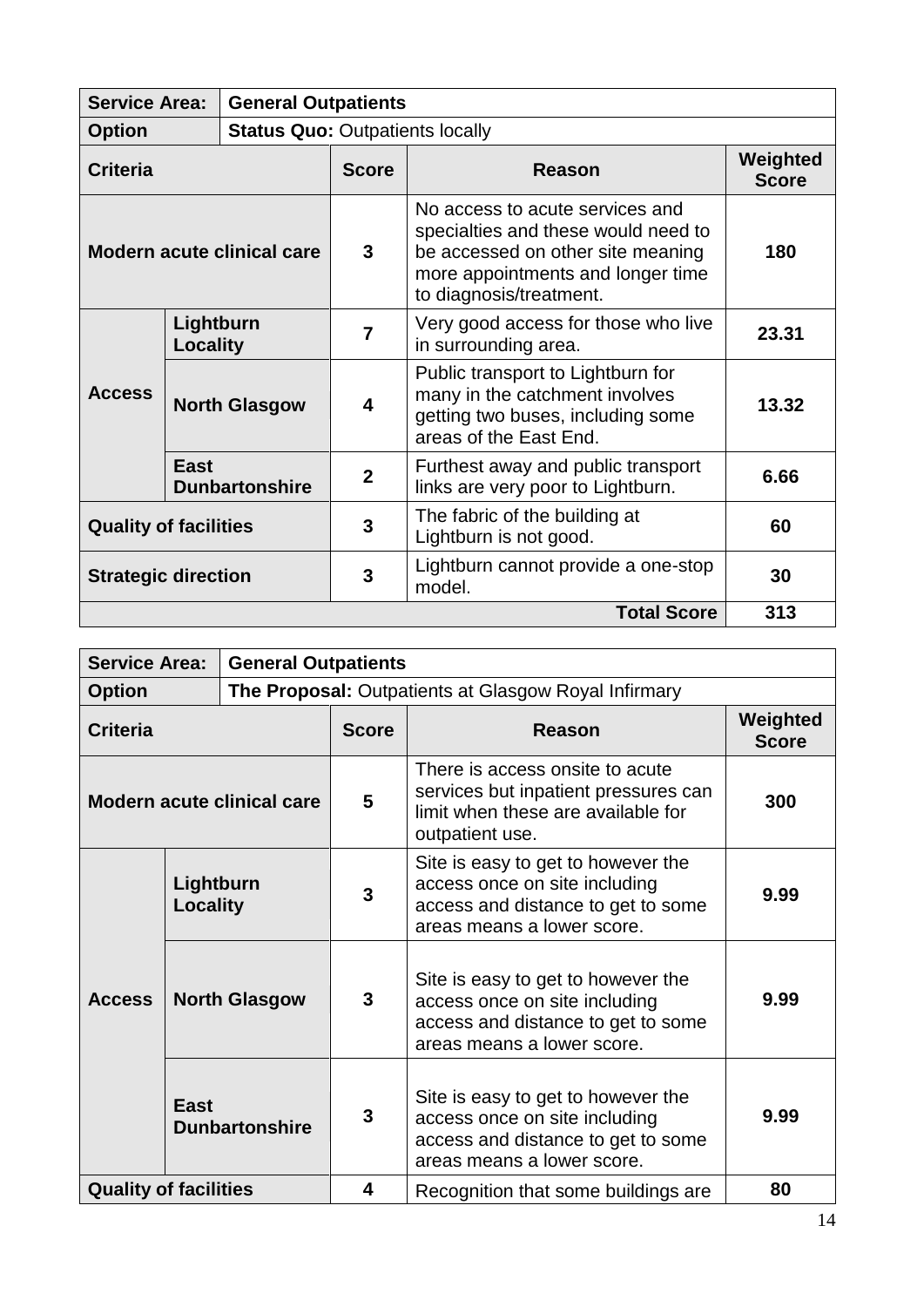|                            |   | older so fabric is mixed                                                                                      |     |
|----------------------------|---|---------------------------------------------------------------------------------------------------------------|-----|
| <b>Strategic direction</b> | 4 | Strategy is to separate ambulatory<br>care from acute emergency sites<br>and this would fail to achieve this. | 40  |
| <b>Total Score</b>         |   |                                                                                                               | 450 |

| <b>Service Area:</b><br><b>General Outpatients</b> |                      |                                       |                                                                                                                                                                                      |                                                                                                                                                                          |                          |
|----------------------------------------------------|----------------------|---------------------------------------|--------------------------------------------------------------------------------------------------------------------------------------------------------------------------------------|--------------------------------------------------------------------------------------------------------------------------------------------------------------------------|--------------------------|
| <b>Option</b>                                      |                      | The Proposal: Outpatients at Stobhill |                                                                                                                                                                                      |                                                                                                                                                                          |                          |
| <b>Criteria</b>                                    |                      |                                       | <b>Score</b>                                                                                                                                                                         | <b>Reason</b>                                                                                                                                                            | Weighted<br><b>Score</b> |
| Modern acute clinical care                         |                      | 6                                     | Can provide onsite access to a<br>range of acute services on an site<br>with lower acuity and reduce<br>transfer across sites with faster<br>progress to diagnosis and<br>treatment. | 360                                                                                                                                                                      |                          |
| <b>Access</b>                                      |                      | Lightburn<br>Locality                 |                                                                                                                                                                                      | More difficult to get to by public<br>transport but recognised that the<br>site is easy to access by car and<br>much more physically accessible to<br>navigate than GRI. | 13.32                    |
|                                                    | <b>North Glasgow</b> |                                       | 6                                                                                                                                                                                    | Can be difficult by public transport<br>but site is easy to access by car and<br>much more physically accessible to<br>navigate than GRI.                                | 19.98                    |
|                                                    | <b>East</b>          | <b>Dunbartonshire</b>                 | $6\phantom{1}$                                                                                                                                                                       | Can be difficult some by public<br>transport site is easy to access by<br>car and much more physically<br>accessible to navigate than GRI.                               | 19.98                    |
| <b>Quality of facilities</b>                       |                      | $\overline{7}$                        | Excellent modern and purpose build<br>facilities                                                                                                                                     | 140                                                                                                                                                                      |                          |
| <b>Strategic direction</b>                         |                      |                                       | 6                                                                                                                                                                                    | Can provide a one-stop model on an<br>acute ambulatory site.                                                                                                             | 60                       |
| <b>Total Score</b>                                 |                      |                                       |                                                                                                                                                                                      |                                                                                                                                                                          | 613                      |

| <b>Service Area:</b>              |                       |                                                                                                        | <b>Movement Disorder Clinic</b>                                                         |                                                                                                                |                          |  |  |
|-----------------------------------|-----------------------|--------------------------------------------------------------------------------------------------------|-----------------------------------------------------------------------------------------|----------------------------------------------------------------------------------------------------------------|--------------------------|--|--|
| <b>Option</b>                     |                       | <b>Service at GRI:</b> Consultant and nurse led movement disorder clinic at<br>Glasgow Royal Infirmary |                                                                                         |                                                                                                                |                          |  |  |
| <b>Criteria</b>                   |                       |                                                                                                        | <b>Score</b>                                                                            | Reason                                                                                                         | Weighted<br><b>Score</b> |  |  |
| <b>Modern acute clinical care</b> |                       | 6                                                                                                      | Access to acute services and<br>specialist nurses for integration and<br>cross working. | 360                                                                                                            |                          |  |  |
| <b>Access</b>                     | Lightburn<br>Locality |                                                                                                        | 3                                                                                       | The site is easy to get to for most<br>patients, but the physical access<br>and navigating the site due to its | 9.99                     |  |  |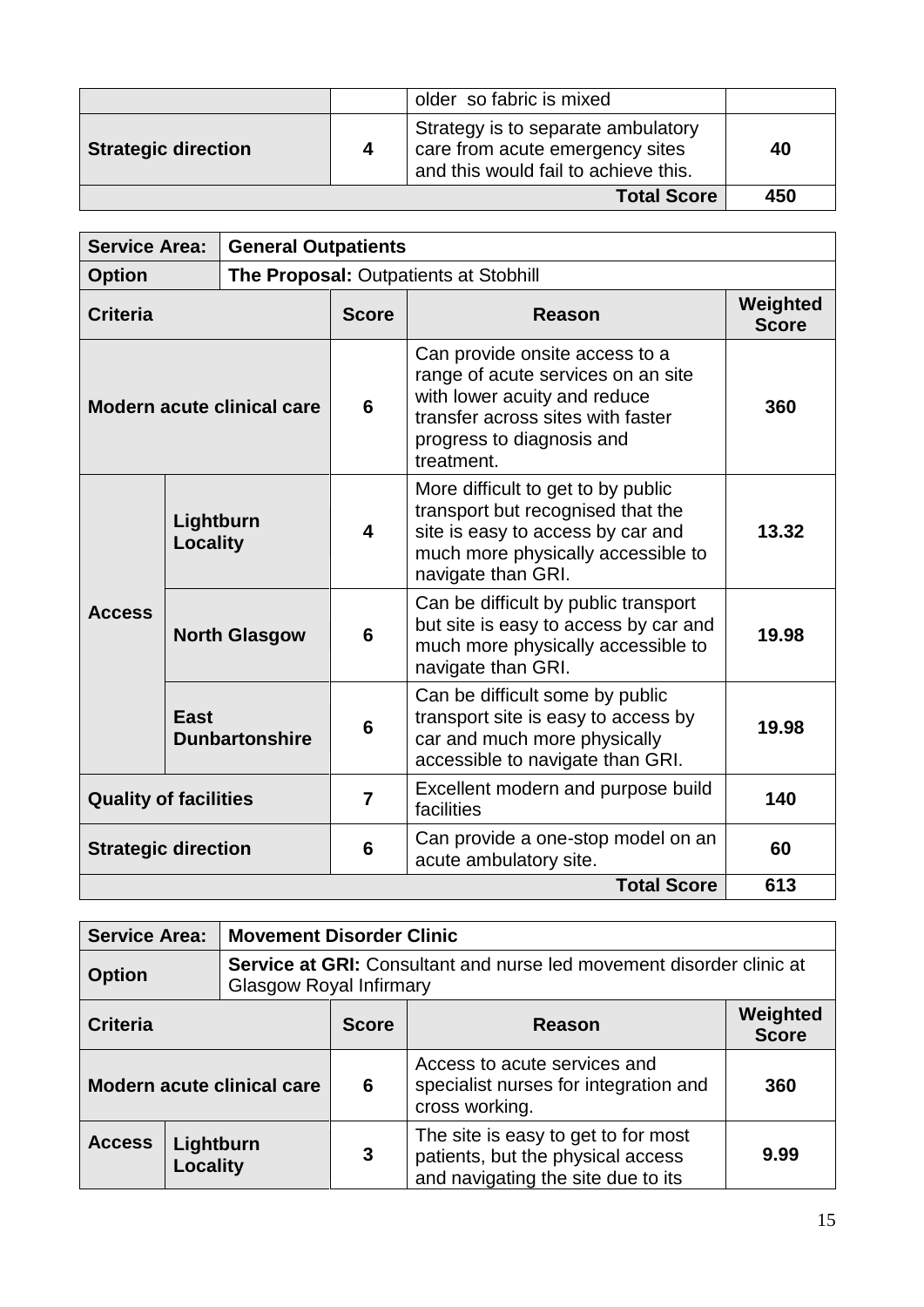| <b>Total Score</b>           |                               |   |                                                                                                                                                                          | 510  |
|------------------------------|-------------------------------|---|--------------------------------------------------------------------------------------------------------------------------------------------------------------------------|------|
| <b>Strategic direction</b>   |                               | 4 | Strategy is to separate ambulatory<br>care from acute emergency sites<br>and this would fail to achieve this.                                                            | 40   |
| <b>Quality of facilities</b> |                               | 4 | Recognition that some buildings are<br>older and a busy hospital site with<br>high footfall and affect this has on<br>the fabric.                                        | 80   |
|                              | East<br><b>Dunbartonshire</b> | 3 | The site is easy to get to for most<br>patients, but the physical access<br>and navigating the site due to its<br>size, mix of buildings and layout can<br>be difficult. | 9.99 |
|                              | <b>North Glasgow</b>          | 3 | The site is easy to get to for most<br>patients, but the physical access<br>and navigating the site due to its<br>size, mix of buildings and layout can<br>be difficult. | 9.99 |
|                              |                               |   | size, mix of buildings and layout can<br>be difficult.                                                                                                                   |      |

| <b>Service Area:</b>         |                       | <b>Movement Disorder Clinic</b>                                                       |                                                                                                      |                                                                                                                                                                                       |                          |  |
|------------------------------|-----------------------|---------------------------------------------------------------------------------------|------------------------------------------------------------------------------------------------------|---------------------------------------------------------------------------------------------------------------------------------------------------------------------------------------|--------------------------|--|
| <b>Option</b>                |                       | Service at Stobhill: Consultant and nurse led movement disorder clinic<br>at Stobhill |                                                                                                      |                                                                                                                                                                                       |                          |  |
| <b>Criteria</b>              |                       |                                                                                       | <b>Score</b>                                                                                         | <b>Reason</b>                                                                                                                                                                         | Weighted<br><b>Score</b> |  |
| Modern acute clinical care   |                       | 6                                                                                     | Access to acute services and<br>multidisciplinary teams for cross-<br>working.                       | 360                                                                                                                                                                                   |                          |  |
| <b>Access</b>                | Lightburn<br>Locality |                                                                                       | $\overline{\mathbf{4}}$                                                                              | More difficult to get to by public<br>transport but recognised that the<br>site is easy to access by car and<br>more physically accessible and<br>easier to navigate.                 | 13.32                    |  |
|                              |                       | <b>North Glasgow</b>                                                                  | 6                                                                                                    | More difficult to get for some to get<br>to by public transport but recognised<br>that the site is easy to access by car<br>and more physically accessible and<br>easier to navigate. | 19.98                    |  |
|                              | <b>East</b>           | <b>Dunbartonshire</b>                                                                 |                                                                                                      | Difficult to get for some to get to by<br>public transport but recognised that<br>the site is easy to access by car and<br>more physically accessible and<br>easier to navigate.      | 19.98                    |  |
| <b>Quality of facilities</b> |                       | $\overline{7}$                                                                        | Newer build so fabric of the building<br>is very good with excellent layout<br>easy physical access. | 140                                                                                                                                                                                   |                          |  |